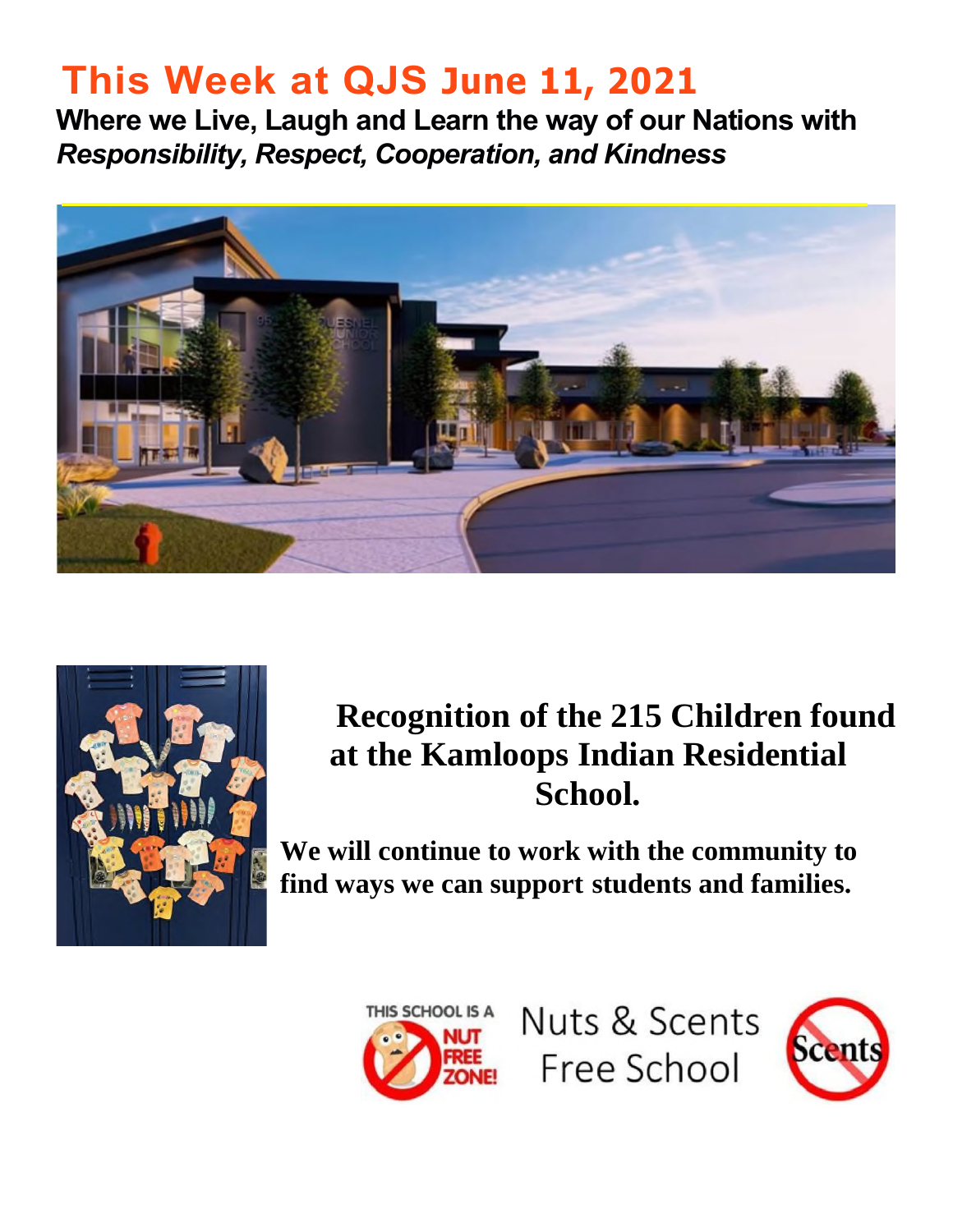

**As the end of the year approaches, PODs and Houses will be planning individually. Watch for information from classroom teachers.** 

### **PAC UPDATE Next Virtual meeting – Wednesday, June 16 at 6:30**

**Executive.** 

Melissa Pollock – President Kelly Olsen - Vice President Tania Fuccenecco – Treasurer Nancy Lilienweiss – Secretary



**Big Thank You to our PAC for the work they did to help our school this year. One contribution was to invest in some additional playground equipment for students! Lunch times are much more enjoyable** 



**Activities for many to enjoy! Spike Ball is a bit hit! ~***Pun intended ;-)*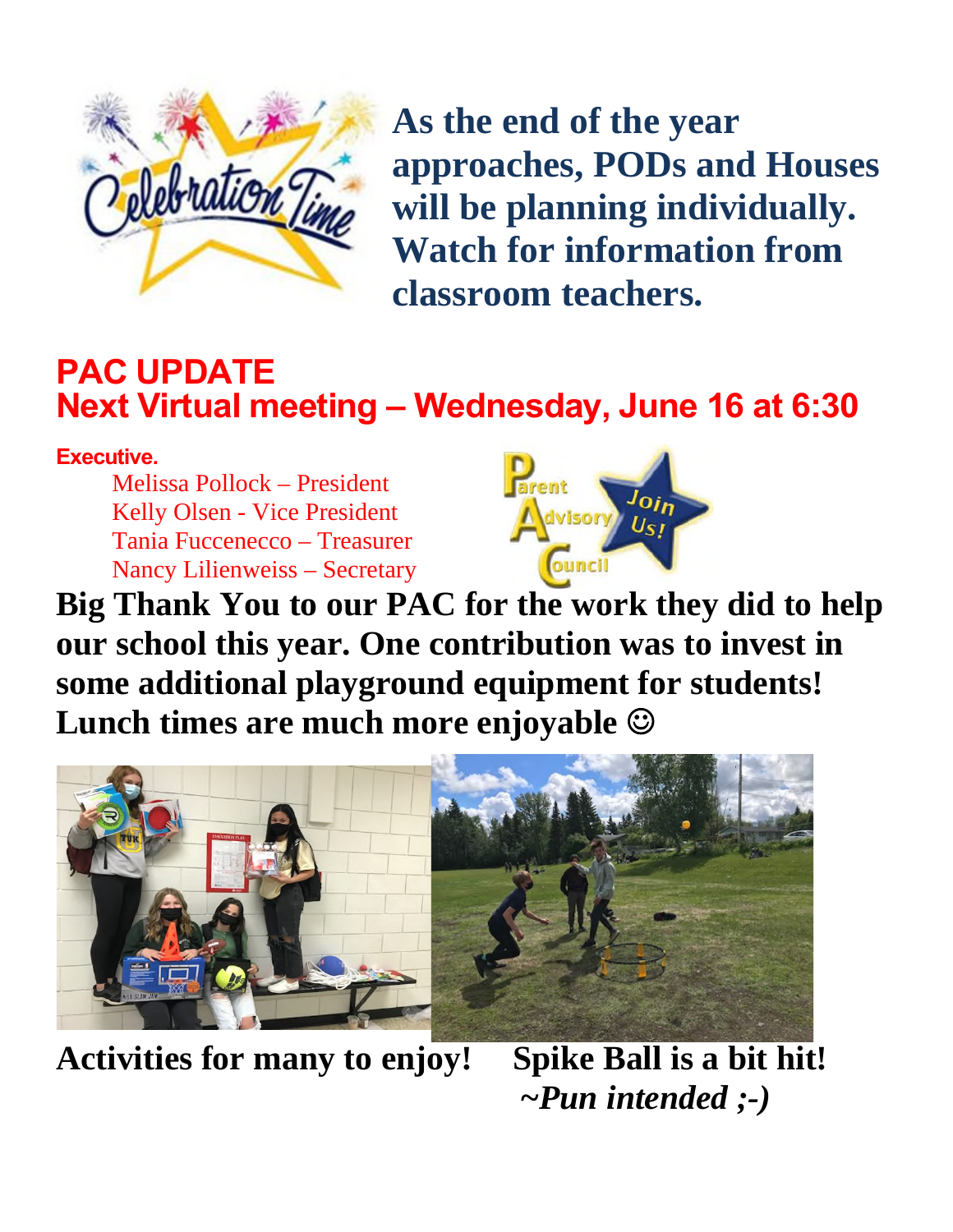**Other contributions made to the Robotics program, music program, and various student activities. Thanks to everyone who participated and supported our PAC Fundraisers, these funds go directly to students.** 

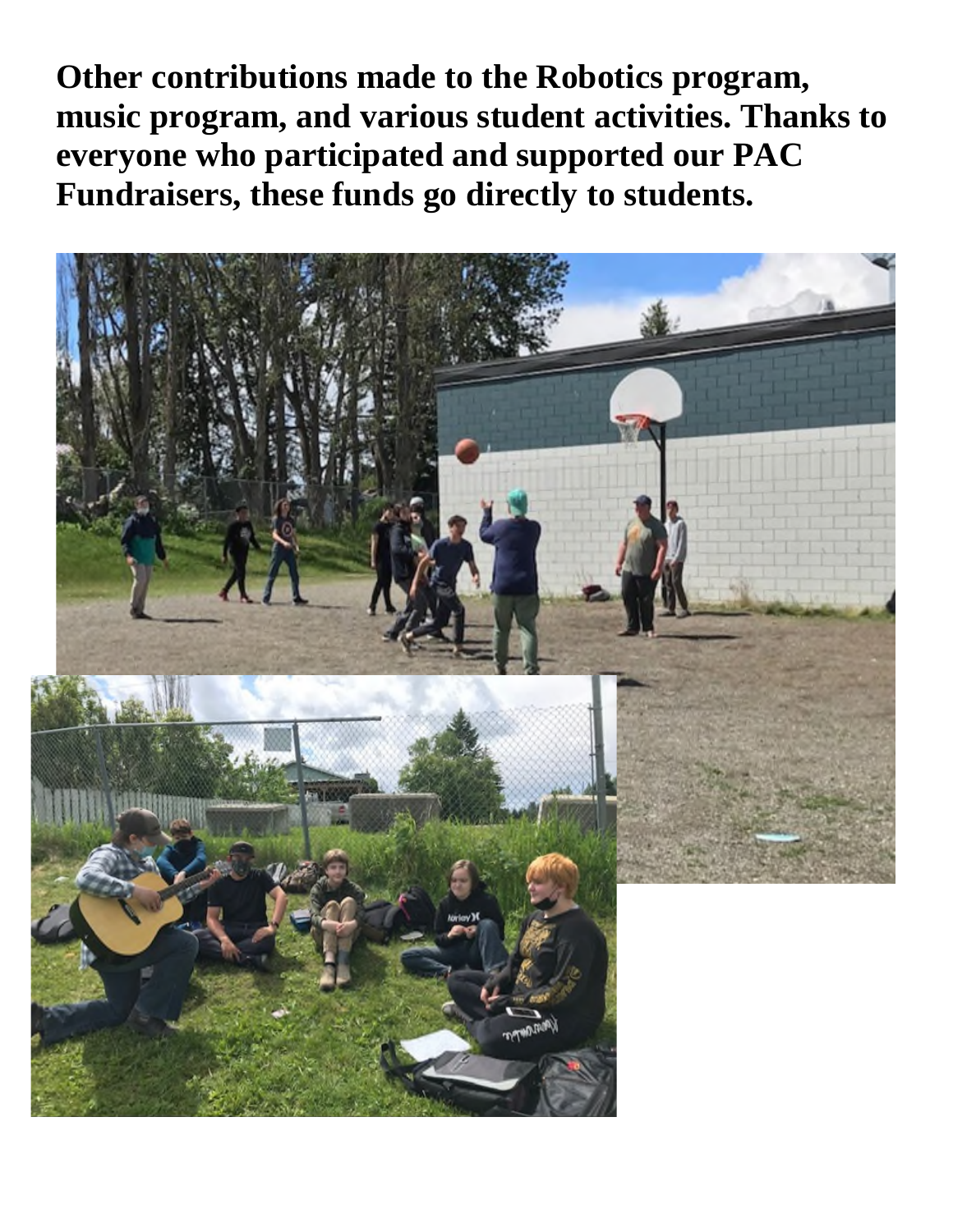

**Agriculture in the classroom. Students planting and growing here at school.** 

**Classes are still in session and students continue to work and learn.** 

**Drama Tech last grade 8 rotation, exploring make up and design, don't be startled if you see "blood" or "gruesome injuries". Two years ago, our students did the make up for the BC Mines Emergency Skills Competition, and were recognized for their excellent and realistic makeup!** 





**Grade 9 Drama ~ performing a play during COVID looks and feels different, recording their play so it can be shared with virtual audiences.**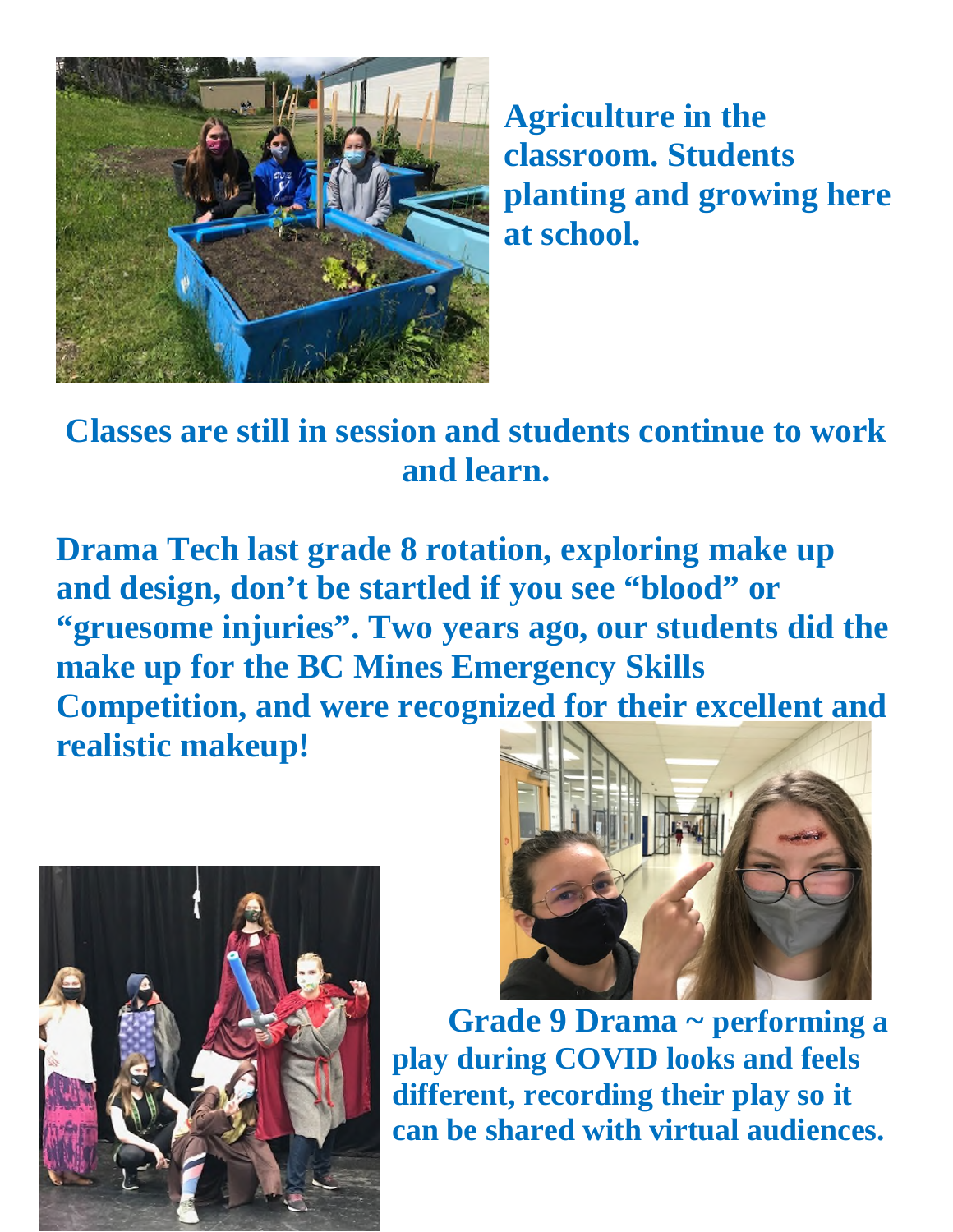## **Student Voice Group**

**Meet weekly and selects initiatives with the intention of improving our school. This year it is my privilege to work with an amazing group of students! They took on the challenge of working to create a safer and more accepting environment here at QJS. This is a two-year initiative. Students presented to the QJS teachers at the staff meeting to share their ideas and invite staff and classes to participate. Monday, June 14th is the kick off to the Door Decorating Contest with the theme of ACCEPTANCE. Groups who participate will be entered to win one of three prizes, selected June 18th .** 

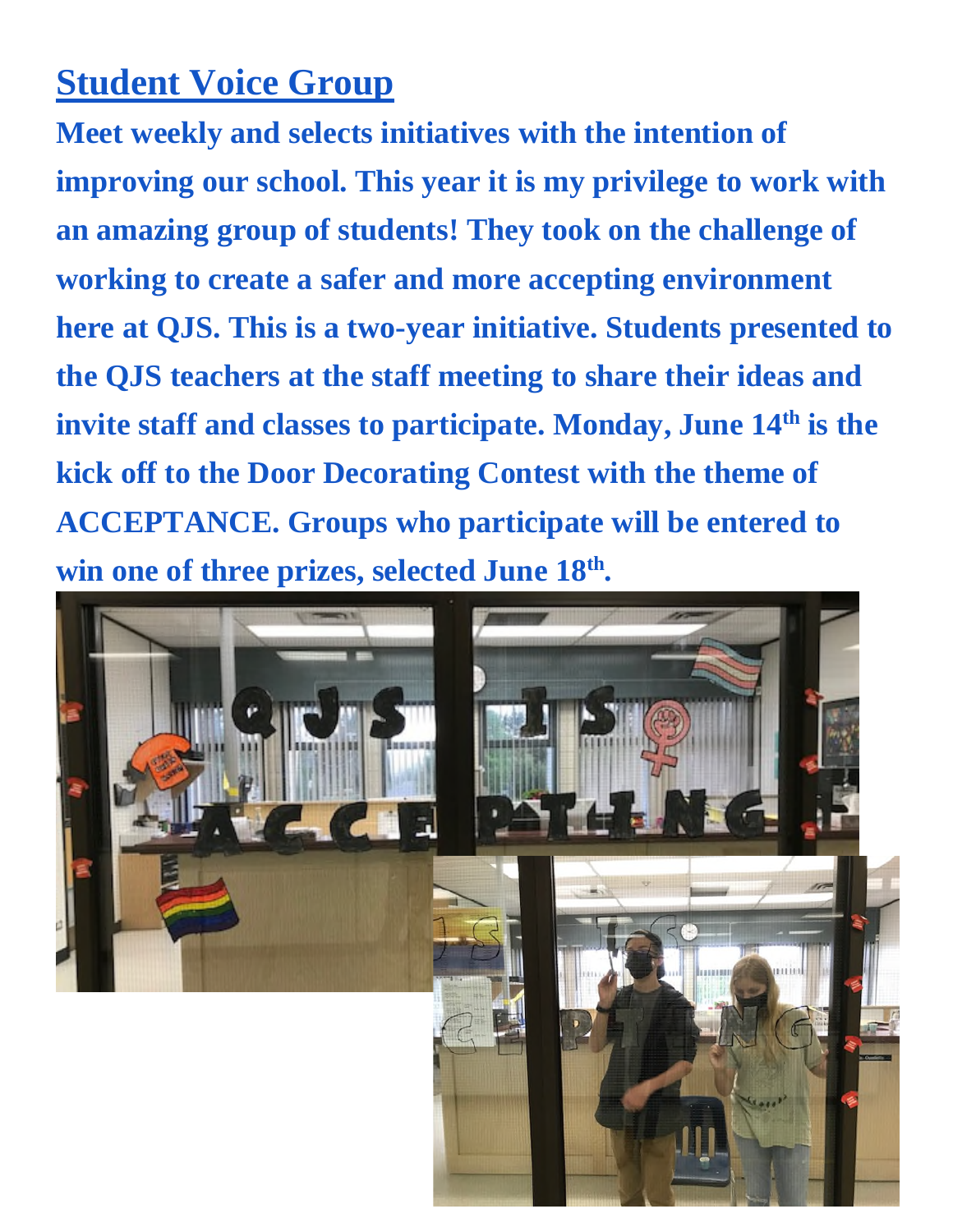# **Upcoming Dates**

#### **June 23 – Last day for students and support staff**

June 29 – Report cards (and posted on the Parent Portal) ready for pick up for grade 8 and 9 students. We will have a table set up at the main doors for families to pick up hard copies of student report cards June 29, June 30, and July  $5 - 9$ . To pick up please call the office 250-747-2103.



## **NEW: IN THE PARENT'S CORNER Information for Parents**

**\*\*If you have concerns or would like support for your child please contact one of our counselors: [Peterjespersen@sd28.bc.ca](mailto:Peterjespersen@sd28.bc.ca) [Jenniferstevenson@sd28.bc.ca](mailto:Jenniferstevenson@sd28.bc.ca)**

**Reminder:** 

**There can be many great opportunities for students over the summer break. Here are a few options:**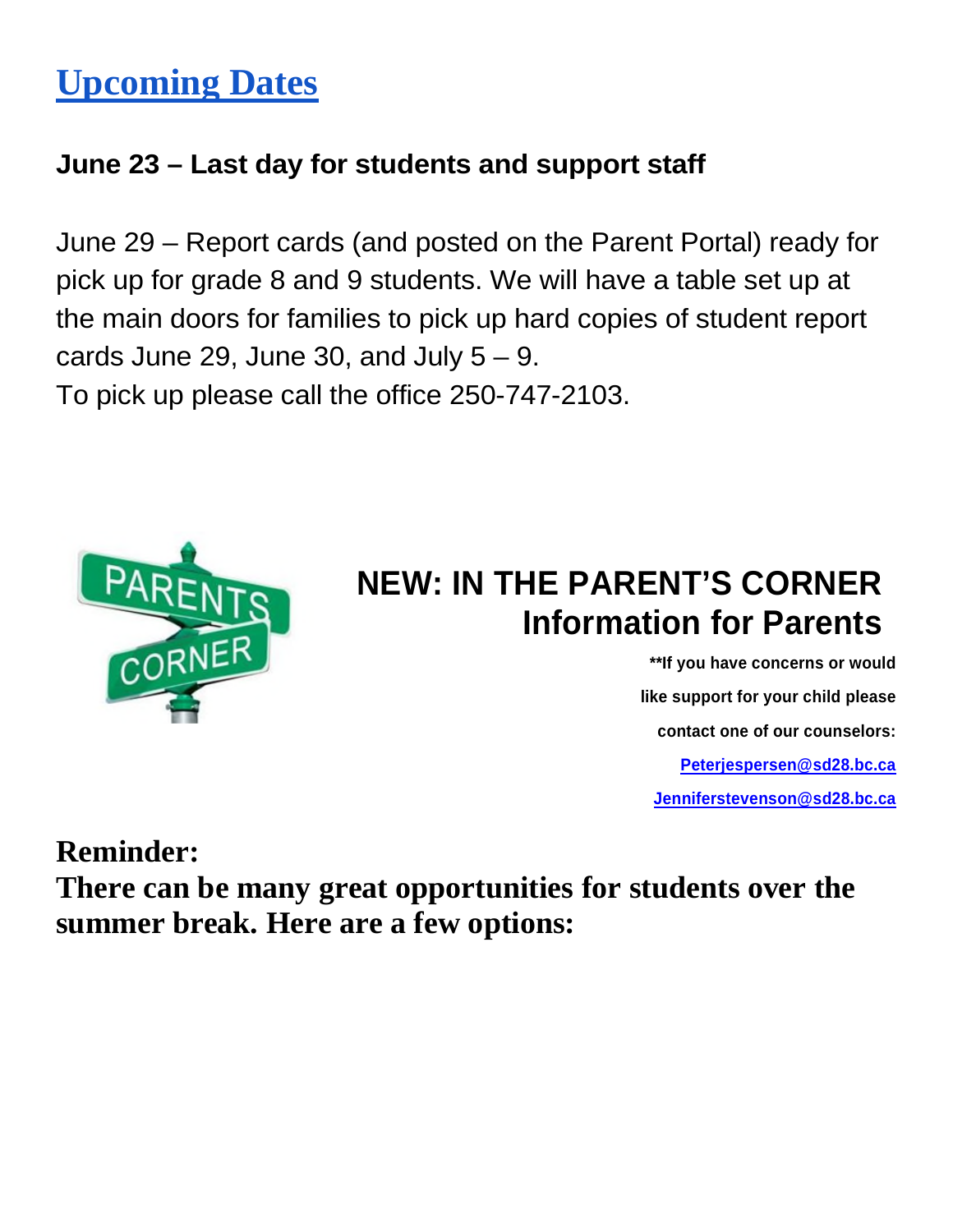Quesnel Minor Hockey has been chosen to host an: **NHL First Shift Program. (starts in November)** It is designed to help kids fall in love with hockey before buying all the gear... it is a 6 week learn to play program which focuses on having fun while learning basic skills... **REGISTRATION IS ONLY \$229, AND INCLUDES HEAD TO TOE BAUER EQUIPMENT ONLY 30 SPOTS AVAILABLE REGISTRATION OPENS JUNE 15TH AT** www.firstshift.ca

June 10, 2021

Dear Parent or Guardian,



The CRD Library, Quesnel Branch invites your child to participate in the BC Summer Reading Club 2021: Crack the Case!

This year, due to COVID-19, the usual programming will be online based. Beginning July 6<sup>th</sup>, the program will include seven weeks of online mystery fun! Craft bags, instructional videos, story time videos and other fun media will be available weekly to those registered. Registration is free and begins June 14th. There will also be curbside registration stationed outside the back door of the activity room on June 22<sup>nd</sup> from 2 - 5pm, June 23<sup>rd</sup> from  $3 - 5$ pm, and June  $24<sup>th</sup>$  from  $2 - 5$ pm. During registration, children will receive a reading record to help keep track of their summer reading fun, or they may choose to use app.bcsrc.ca to record their reading endeavors. If they complete the program, they will be awarded a medal or a prize at the end of the summer!

Regular reading throughout the summer helps children maintain or improve their reading skills during the while school is out. When they join the BC Summer Reading

Club, children are encouraged to read whatever they wish (story books, information books, even comic books!), in whatever language they feel most comfortable. They can also listen to someone else read or tell stories.

The CRD Library, Quesnel branch is sponsoring the BC Summer Reading Club, in cooperation with the British Columbia Library Association, with funding from the Libraries Branch, BC Ministry of Education, and the CUPE BC. This year Green Thumb Theatre is a partnering with the BC Summer Reading Program. You can learn about them at https://www.greenthumb.bc.ca/. For more information, and to learn about our other free summer activities for kids, please contact the Quesnel library. You may also want to visit the BC Summer Reading Club Kids' website at www.bcsrc.ca or learn more about this year's programming at https://kidssrc.libraries.coop/.

There is a lot of fun planned for the summer ahead... don't miss out! Happy reading!

Dayana Terlesky